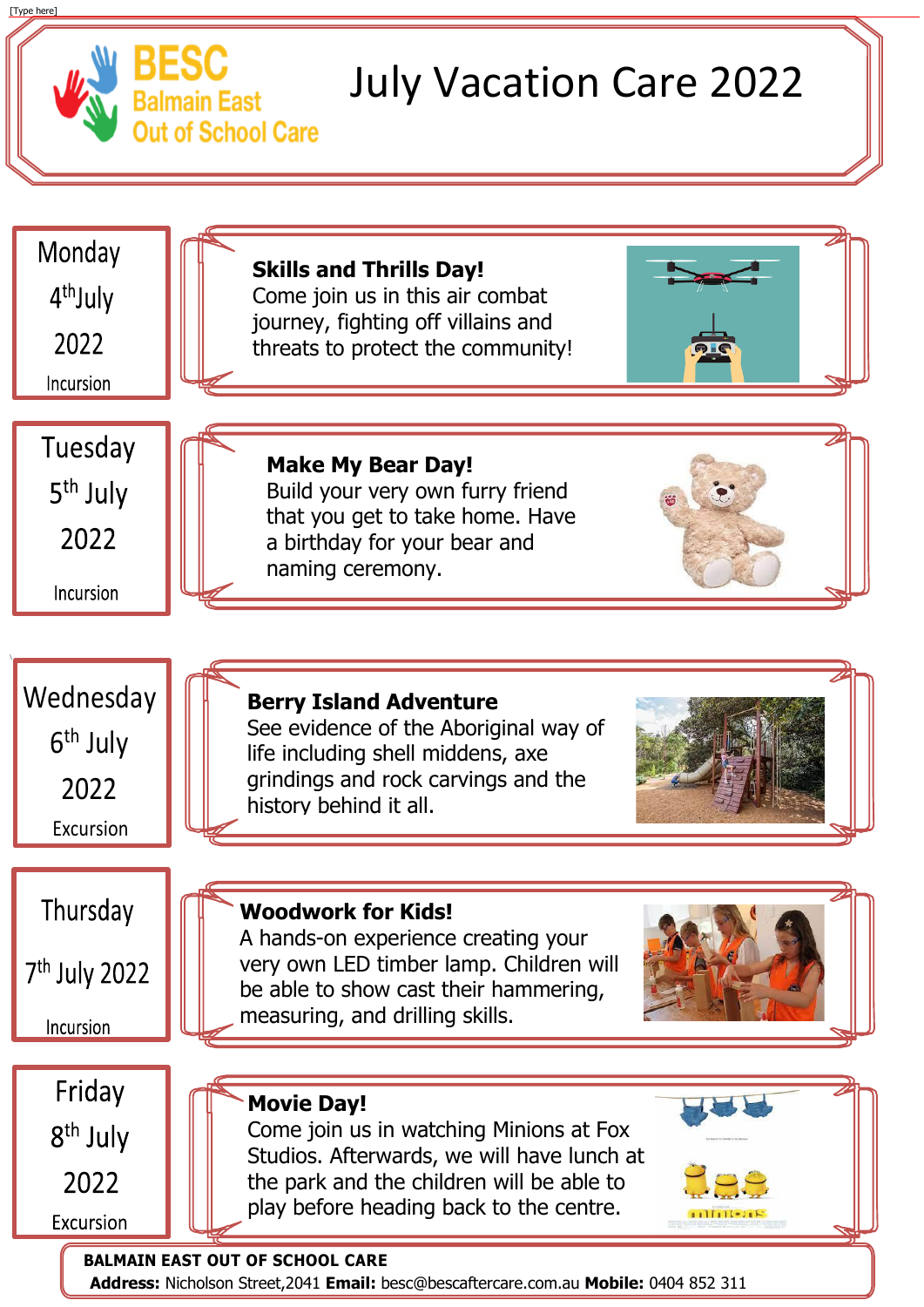### **BALMAIN EAST OUT OF SCHOOL CARE**

**Address:** Nicholson Street,2041 **Email:** besc@bescaftercare.com.au **Mobile:** 0404 852 311



# July Vacation Care 2022

# **Thursday** 14<sup>th</sup> July 2022



Excursion

Incursion



2022

Incursion



activities from the vertical hoops to the Kung fu poles and if you dare to try the Giant Drop Slide.





Explore aboriginal Astrology through the mobile planetarium. Through dreamtime stories based on the stars in the night sky.



## **Super Robotics Workshop**

Learn about robotics and play exhilarating games with remote controlled robots. Compete, and challenge your friend's robot. From racing bots to dancing bots and all games in between.

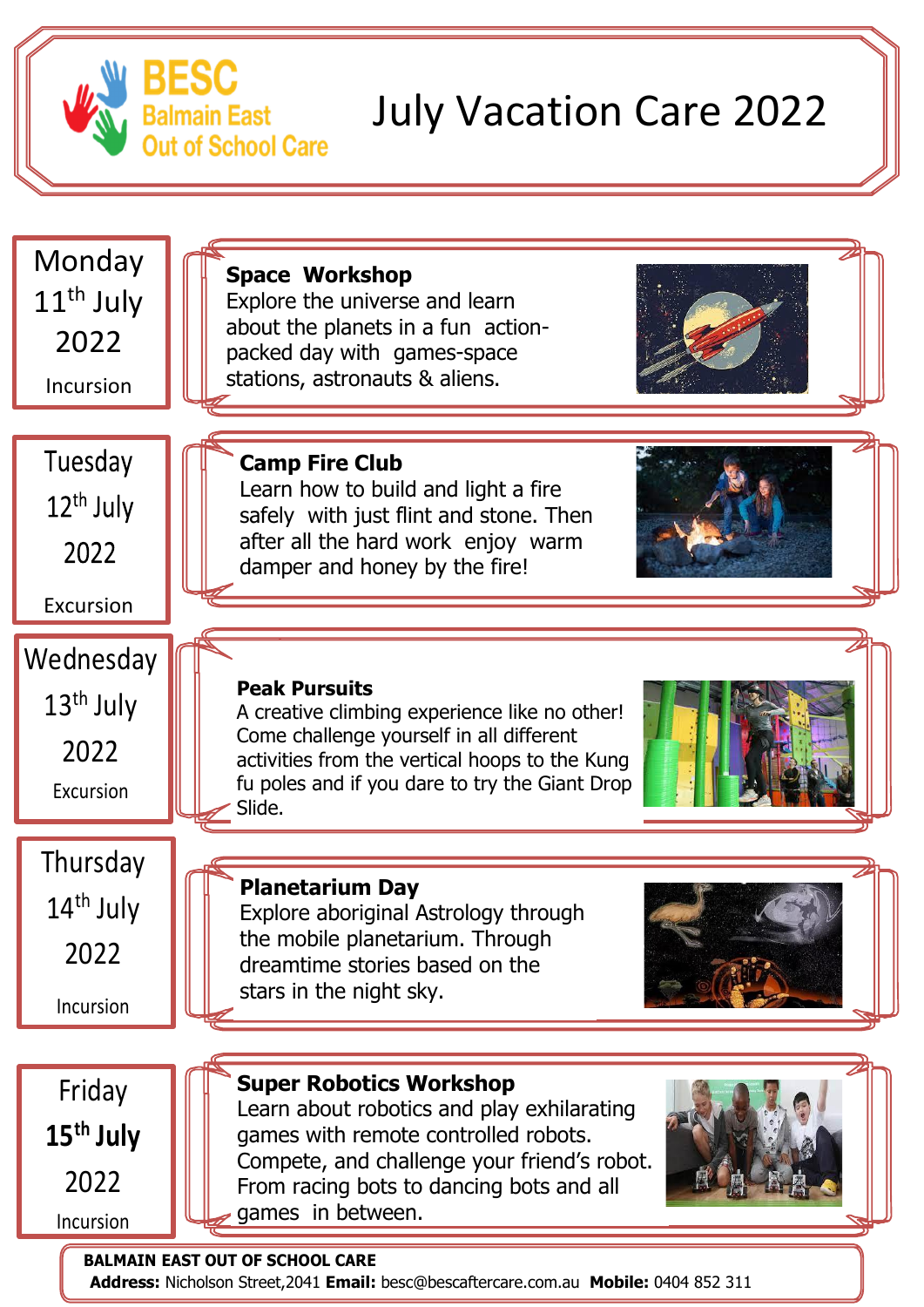

# July Vacation Care 2022

#### **BALMAIN EAST OUT OF SCHOOL CARE**

 **Address:** Nicholson Street,2041 **Email:** besc@bescaftercare.com.au **Mobile:** 0404 852 311

Monday 18<sup>th</sup> July 2022 Incursion

## **Wheels Day**

Bring your own wheels, but don't forget your helmet! Enjoy riding with friends as well as playing fun games such as parking mania and many more.